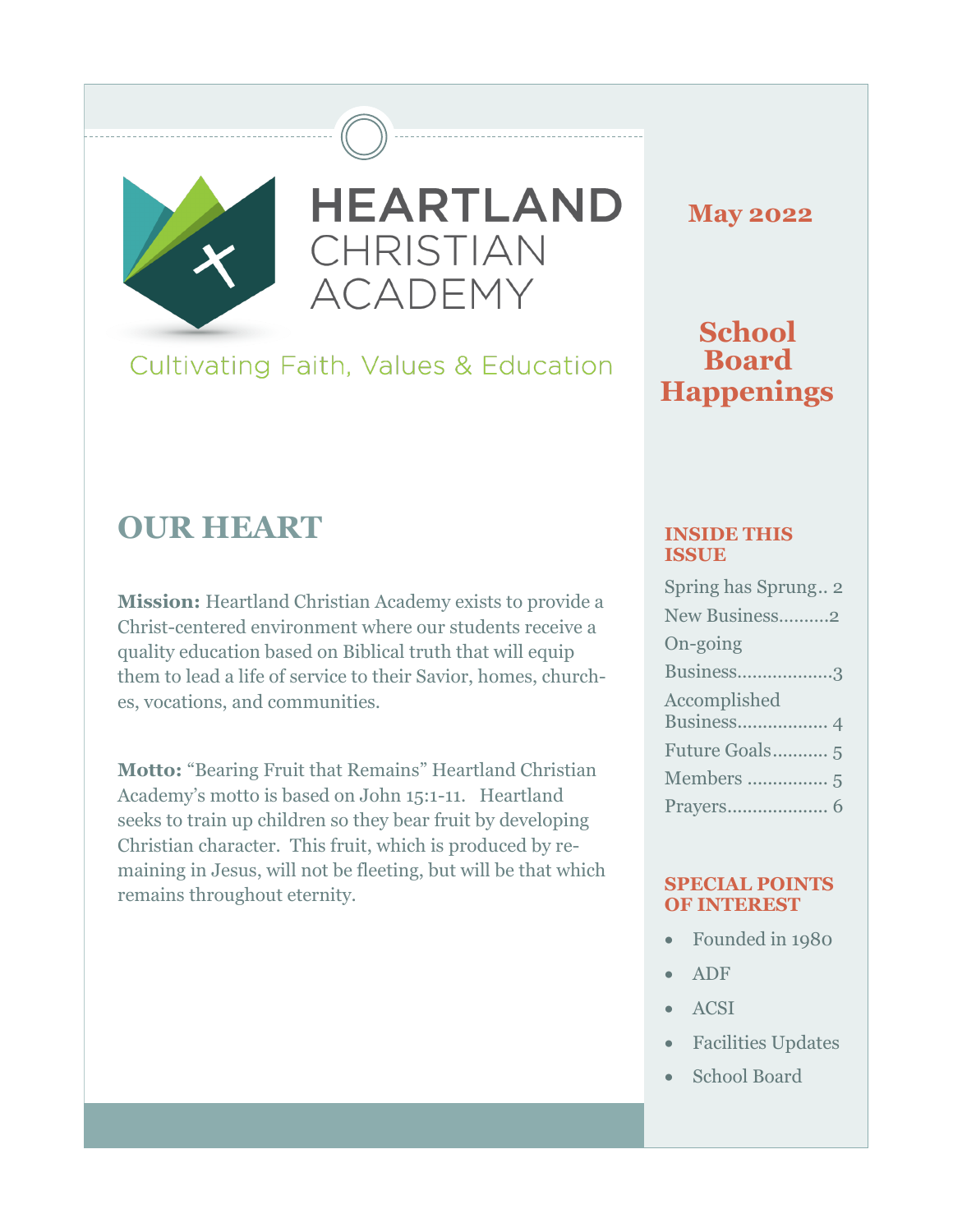

## **SPRING HAS SPRUNG**

Each spring as we look forward to the end of a school year and the beginning of summer fun. We as board members are already planning for your child(rens) next school year!

As always please reach out to us with any questions, concerns, &/or ideas.

The best way to contact us is via email through the director of operations, Seth Van Dyke.

# *Seth.VanDyke@HeartlandBemidji.org*



#### HEARTLAND'S BEGIN-**NINGS**

Founded in 1980 and was located at the Bemidji Armory until 1981 when it was moved to its current location in Northern Township.

The land was donated and the main building was erected with nearly all volunteer labor and materials procured at cost. The school was built to accommodate 100 students kindergarten through 12th grade.

The heat source was originally a wood fired heater and families would volunteer to cut wood. Mr. Sutton who was a teacher at the time would keep the fire going overnight & through the weekends.

In 1995 the second building permit was requested for the growing school. And an additional building was built and later added onto as well.

### **NEW BUSINESS**

- 1. Positions needed for 2022-2023
	- Teachers
	- Paras
	- School Nurse
	- Before & After Care
	- Part-time physical education instructor

Please contact us with any recommendations for these positions and/or please have them contact Heartland via email: Office@heartlandbemidji.org or phone: 218-751-1751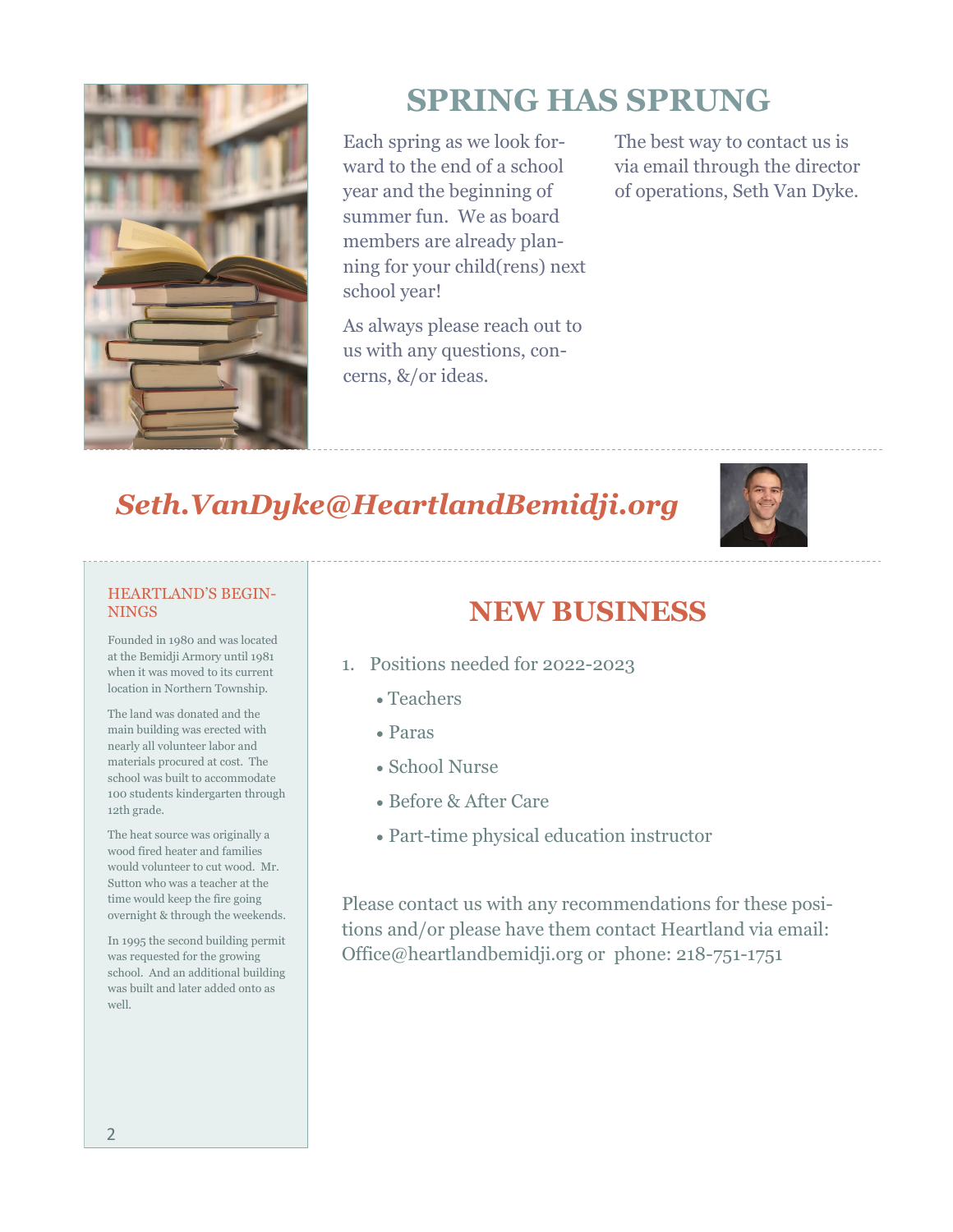# **ON-GOING BUSINESS**

- 1. In order to retain the ability to operate a Christian School freely and in a way that reflects our Biblical mission.
	- The board recently became members of the **Ministry Alliance of Alliance Defending Freedom(ADF)** in order to have their legal department review and make recommendations updating our operating documents.
	- We have been and are in the process of updating these.
- 2. The board has committed to **increasing our staff salaries** and made some progress over the last 10 years.

• With the success of our fundraisers, donations and increasing student enrollment we have been able to operate a balanced budget.

• This year we recognize that we must increase staff salaries substantially in order to retain and attract qualified staff.

• In order to accomplish this we have decided to increase the tuition rate that will help to offset this increase and the board will be aggressively pursuing on-going community donors.

• **What you can do**: If you have a family member or friend that believes in the importance of Christian education or you would be willing to reach out to your church with a team regarding financially supporting Heartland please contact Chelsey Erickson at

#### **chelsey.erickson@hearltandbemidji.org**

- 3. Have you heard our **advertisement** on Q107? We have recently increased our advertising in hopes of reaching more families in our community.
- 4. We have been and continue to be members of the **Association of Christian Schools** accessing resources and training for our teachers.
- 5. **Technology/Equipment updates:** the board recognizes the need for technology in the classroom. In the last 2 years we have added 20+ chrome books and 20+ tablets for student use in the classroom. We plan to work with staff to encourage use of technology as they see fit in their classroom, recognizing that pen and paper curriculum also provides skills necessary for brain development and knowledge retainment.

#### ALLIANCE DEFENDING FREEDOM

ADF is the world's largest legal organization that is committed to protecting religious freedom.

Founded in 1994.

Defend our liberties in congress, state legislatures, and courtrooms.

They have won 13 victories at the Supreme Court since 2011 & win nearly 80% of all cases.

Along with ADF, we at Heartland Christian Academy want to promote and protect Christ-centered education for today and the future.

#### ASSOCIATION OF CHRISTIAN SCHOOLS INTERNATIONAL

ACSI was founded in 1978 with it's mission: *"to strengthen Christian schools and equip Christian educators worldwide as they prepare students academically and inspire them to become devoted followers of Jesus Christ.*"

Over the past two years, ACSI has diligently sought the Lord's guidance through prayer, and is now positioning everything under three pillars: Advancing, Access and Advocacy.

**ADVANCING – Leading Christcentered education toward excellence and flourishing**

**ACCESS – Making Christcentered education available and obtainable**

**ADVOCACY – Promoting and protecting Christ-centered education for today and tomorrow**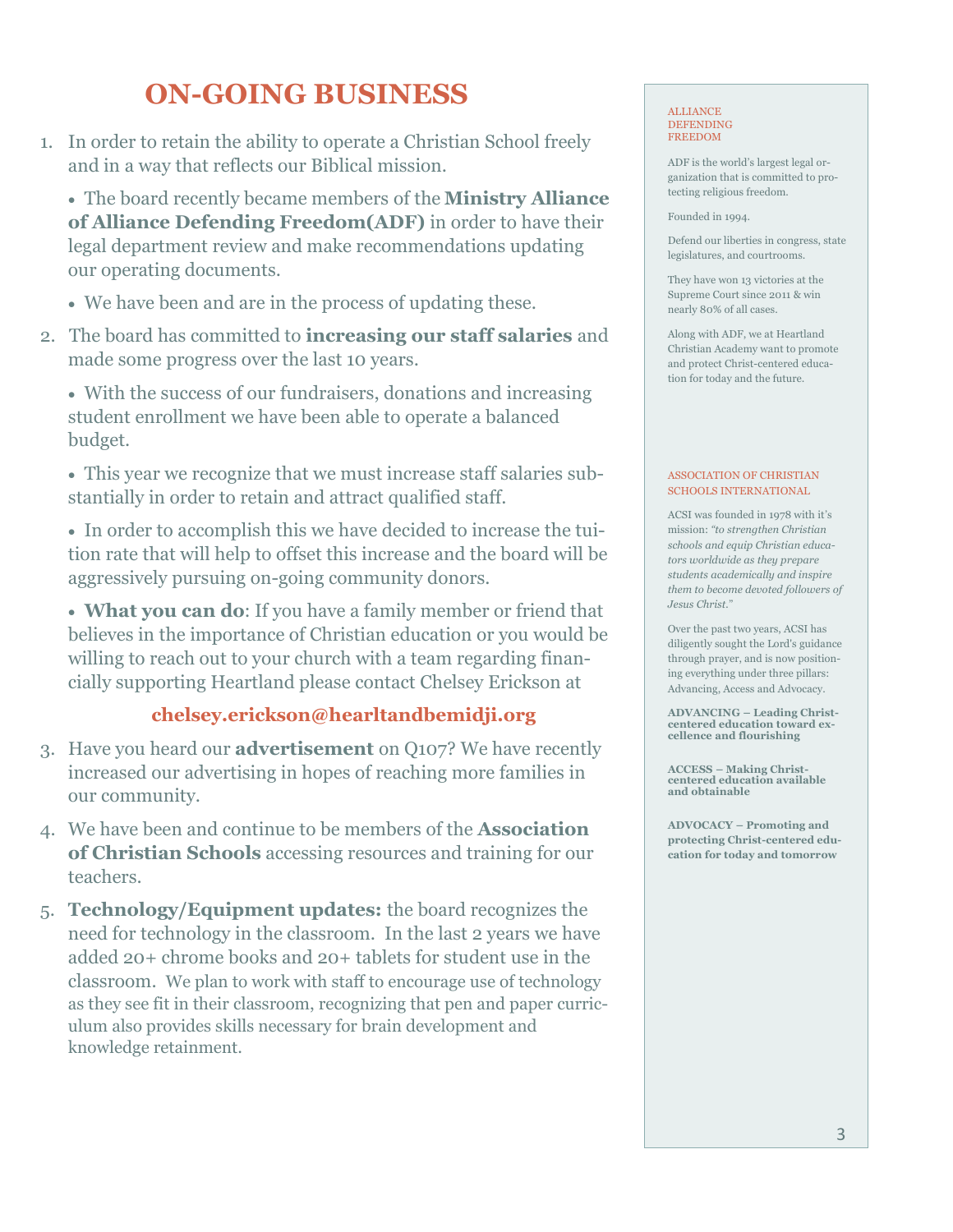### FACILITIES UP-DATES:

**2013:** the school received a grant to add a security system, which includes all new interior doors. The grant also provided the funds needed to update our technology, which was new computers for staff and students.

**2015:** A separate donation given to replace all the windows on the main building.

**2021:** The board designated funds to improve the parking lot, replace the exterior doors, carpet in the second building, and new paint, with 50% of labor volunteered.

**2021:** Received a donation in materials to reshingle the second building, which the board designated money for the labor.

## **ACCOMPLISED BUSINESS**

### **1.** Hired a full-time **Director of Operations**

**2. Academic Excellence**: In striving for Christ centered academic excellence we are committed to finding quality staff capable of teaching subject matter at high level. This was our first year of a rotating class environment. Each year the administration and the board takes into consideration the number of students enrolled and the gifts/talents of teaching staff to determine how classrooms will be structured. With the addition of 9th grade next year our plan is that 5th- 9th grade will rotate with specialized teachers.

- We also added a total of 55 minutes to the instructional classroom time.
- Designated Bible class for 4th—8th grade, which has made a great impact on many students' faith.
- Offered more single grade classes then ever before.
- **3. PraxiSchool**: Communication & consistency
	- We are excited to share that over the past school year we have been going through training and are in the process of implementing PraxiSchool, a student information program. We are looking to improve teacherstudent-parent communication.
	- Parental access to daily work, transcripts, report cards, online tracking of permission slips, tuition, fees, and more.

**4. Curriculum:** The past year we updated much of our curriculum to newer editions and our administration is committed to work closely with teachers and staff to ensure curriculum goals are met.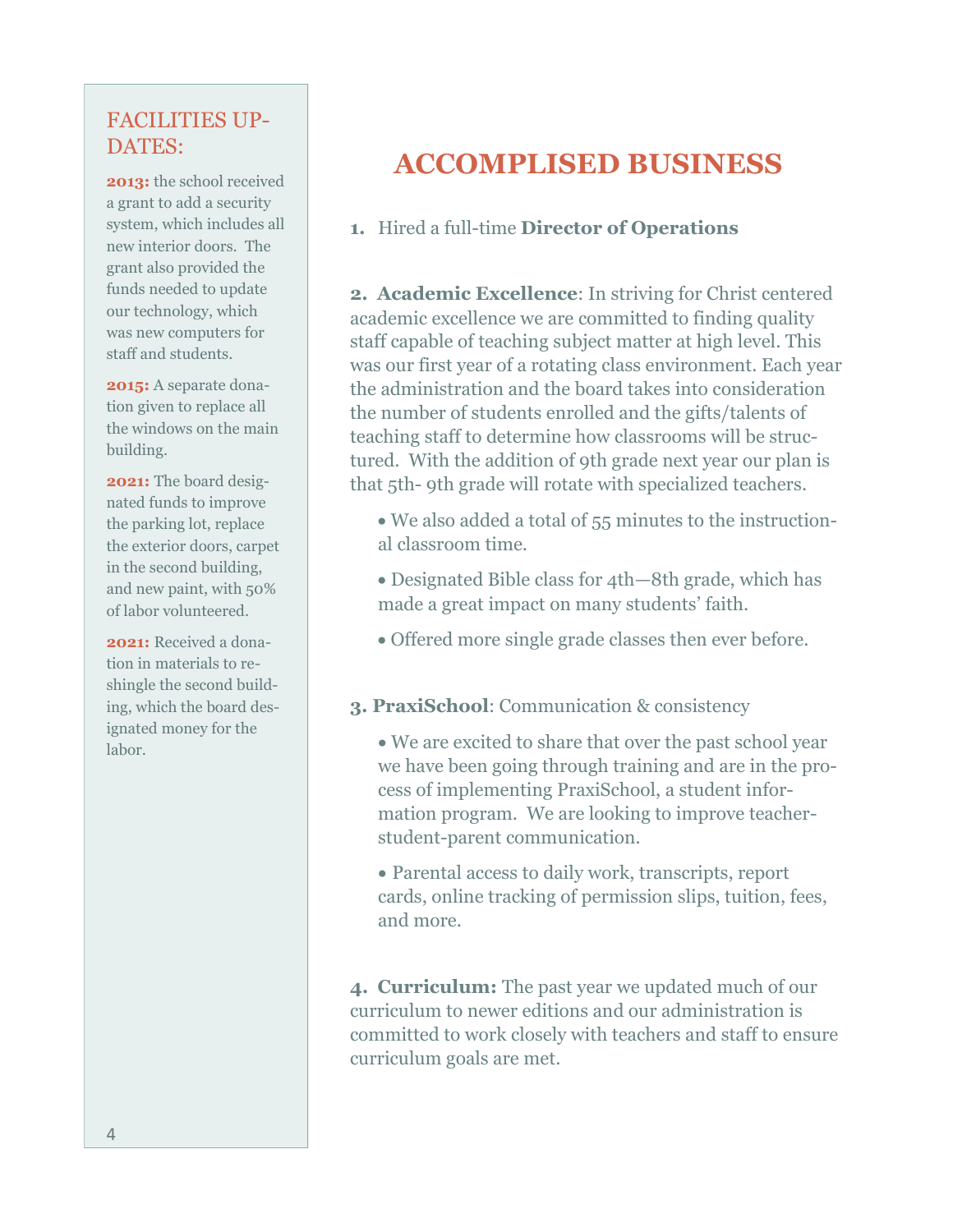# **FUTURE GOALS...**

We are striving to ensure academic excellence and financial stability before venturing onto our long term goal of a new multi-purpose building.

#### **Short term:**

- **1.** Staffing: Increase compensation so we can attract & retain staff.
- **2.** Facility: maintenance & improvements.
- **3.** Academic: expand to include 10th, 11th, & 12th grades.

### **Long term:**

**1.** New building: we are working on a plan for a large multi-purpose building to accom modate phy-ed in the winter, cafeteria, programming, events, auditorium. But other short term goals must be met before fundraising for this project.

### *Psalm 115:14 "May the Lord cause you to flourish, both you and your children."*

## **MEET OUR MEMBERS...**

Our board consists of 6 members:

**Chair:** Debra Steele **Vice Chair:** Jerry Vaughn **Secretary:** Erin Folland **Treasurer:** Paul Bishop **Member:** Dan Starkenburg **Member:** Chelsey Erickson

As individuals committed to Christian education we eagerly volunteer our time to serve on the board.

### **School Board Schedule**

Meets the 2nd Tuesday of each month, with occasional date changes due to schedule conflicts. Board meetings are held at the school.

Per our bylaws the school board calls 2 Association meetings:

- •In the fall to present the amended budget
- •In the spring for the upcoming fiscal/school year.

Please watch the Heartland Highlights for these dates.